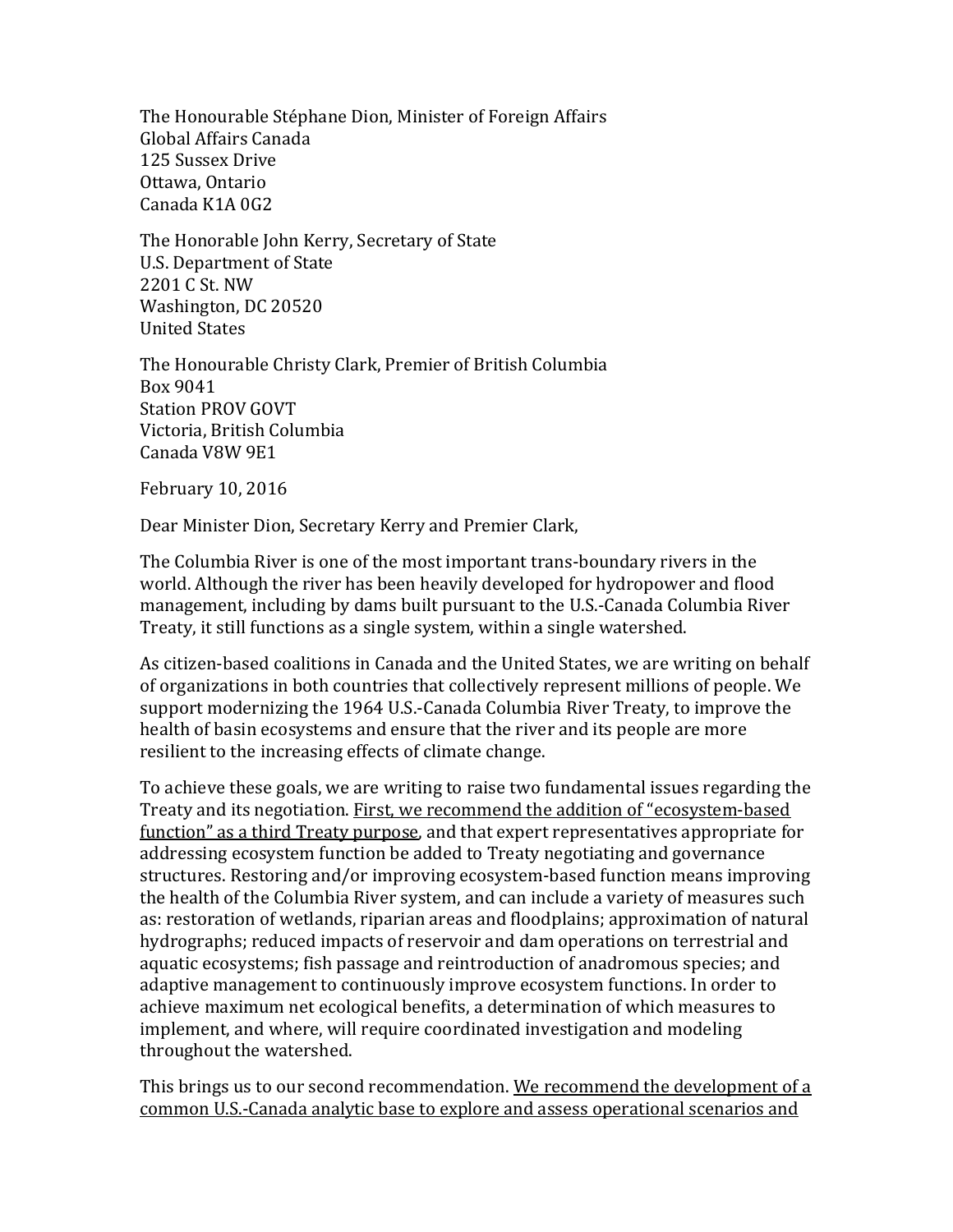watershed futures across the whole Columbia basin. This will provide a framework for understanding the potential for improvement of ecosystem function, and also to adequately assess tradeoffs and synergies between all water uses in the basin (ecosystems, power production, flood control, irrigation, domestic, navigation, etc.).

Negotiations toward a modern Treaty are more likely to result in the maximum net ecological benefit if all stakeholders can access and use a common analytic base. The modeling process should be transparent and informed by our combined bestavailable science. We believe a process that brings together all of our transboundary expertise to jointly develop and assess scenarios for all uses and water conditions is more likely to result in a superior Treaty and its adaptive implementation, than a process based on compartmentalized analyses.

A common analytic base would enable a host of positive opportunities in preparing for the Columbia River Treaty talks, and provide a constructive mechanism for international collaboration. Such a coordinated approach need not compromise each nation's requirement for confidentiality. Instead, this common analytic base would catalyze all our region's sovereigns and stakeholders to contribute and learn. All would be enabled to provide input, and evaluate others' input, into modeling scenarios. Ultimately, it would strengthen the scientific, technical and democratic foundations of a new Treaty.

The International Columbia River Engineering Board, established by the International Joint Commission prior to the original Treaty negotiations over 50 years ago, produced common technical analysis and evaluations for both nations. We hope you will examine this precedent for a common analytic base, and update and expand it with modern tools, collaboration and transparency.

Thank you for considering our recommendations, and for all your work to modernize the Columbia River Treaty. If you would like to discuss this further, please do not hesitate to contact us. Any response to this letter can be sent to either Martin Carver and/or Joseph Bogaard. Their contact information is listed below.

Sincerely, 

Maitin Cauer

Dr. Martin Carver, PEng/PGeo *Principal, Aqua Environmental Assoc.* 718 Hoover Street Nelson, British Columbia Canada V1L4X4 aqua@netidea.com

Jensyl Boyan

Joseph Bogaard, Executive Director *Save Our Wild Salmon Coalition* 811 First Avenue, suite 305 Seattle, Washington 98104 United States joseph@wildsalmon.org

**Additional signers from Canada and the United States are listed below.**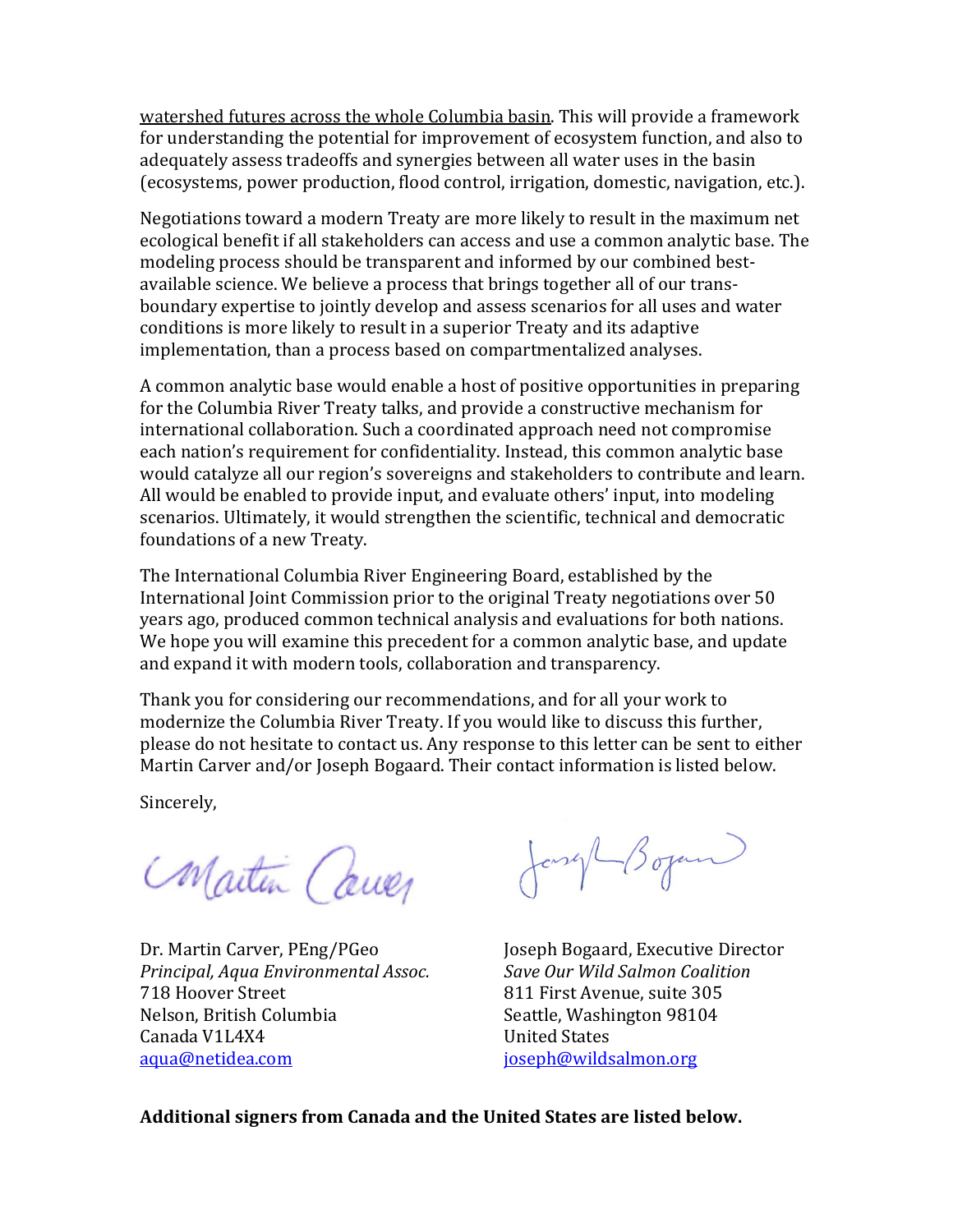Jodi Hilty, PhD, President and Chief Scientist *Yellowstone to Yukon Conservation Initiative* Canmore, Alberta

Robyn Duncan, Executive Director *Wildsight* Invermere, British Columbia

Bob Peart, Executive Director *Sierra Club of BC* Victoria, British Columbia

Al Martin, Director of Strategic Initiatives *BC Wildlife Federation* Victoria, British Columbia

Kees Visser, President *BC Nature* Victoria, British Columbia

Peter Wood, Executive Director *Canadian Parks and Wilderness Society, BC Chapter* Vancouver, British Columbia

Kat Hartwig, Executive Director *Living Lakes Canada* Invermere, British Columbia

Gerry Nellestijn, Coordinator *Salmo Watershed Streamkeepers Society* Salmo, British Columbia

David Reid, Executive Director *West Kootenay Ecosociety* Nelson, British Columbia

Martin Oets, Chair *Friends of Kootenay Lake Stewardship Society* Nelson, British Columbia

Jody Lownds, President *North Columbia Environmental Society* Revelstoke, British Columbia

Gwen Barlee, Policy Director *Wilderness Committee* Vancouver, British Columbia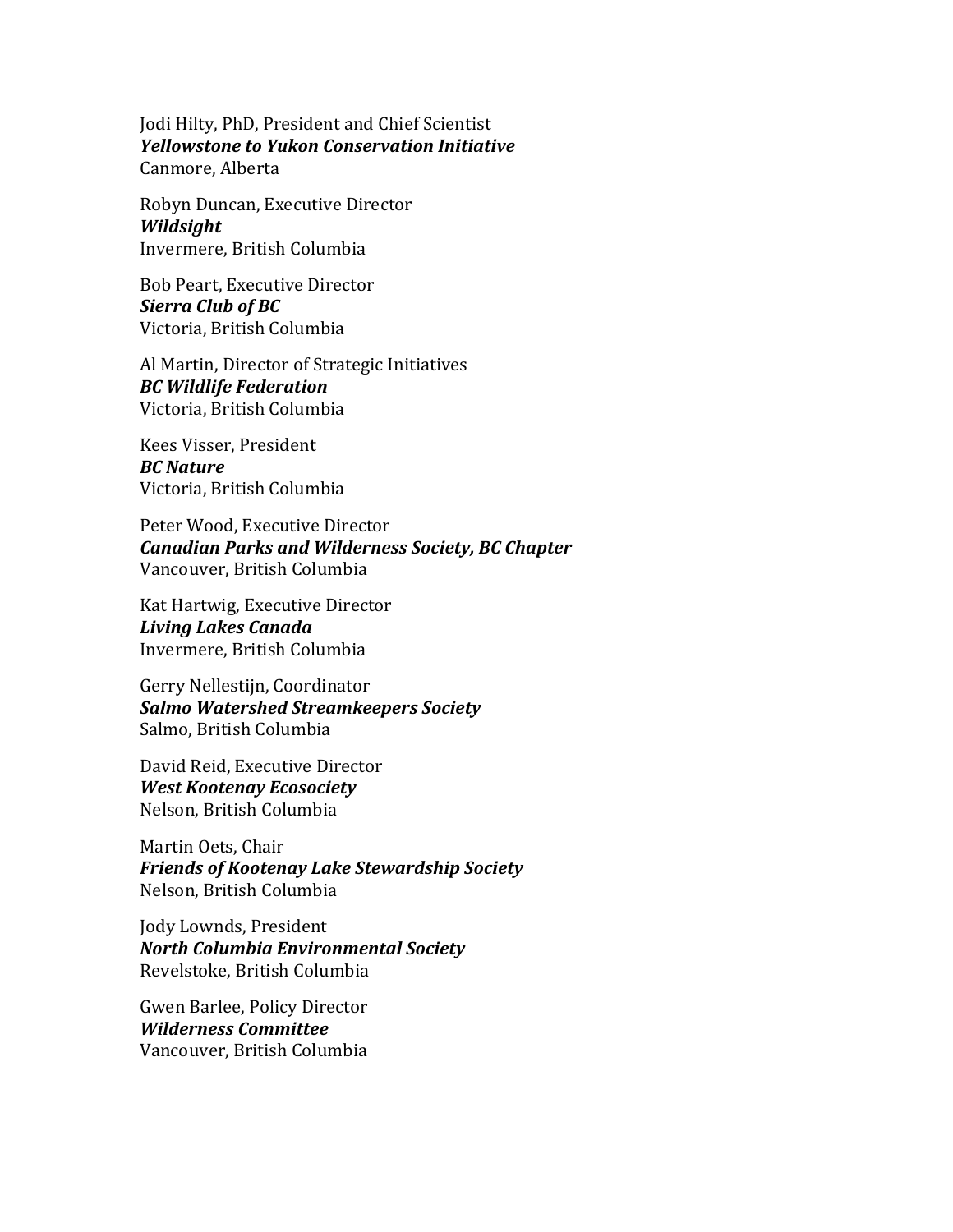The Reverend Dr. Mary Therese DesCamp, President *Slocan Lake Stewardship Society* New Denver, British Columbia

Greg Haller, Conservation Director *Pacific Rivers* Portland, Oregon

John DeVoe, Executive Director *WaterWatch of Oregon* Portland, Oregon

Trish Rolfe, Executive Director *Center for Environmental Law and Policy* Seattle, Washington

Michael Garrity, Conservation Director for Puget Sound and the Columbia Basin *American Rivers* Tacoma, Washington

Bill Arthur, Northwest Regional Director *Sierra Club* Seattle, Washington

LeeAnne Beres, Executive Director *Earth Ministry/Washington Interfaith Power & Light* Seattle, Washington

Brett VandenHeuvel, Executive Director *Columbia Riverkeeper* Hood River, Oregon

Bill Kremers, President *Association of Northwest Steelheaders* Portland, Oregon

Bob Rees, President *Northwest Guides and Anglers Association* Tillamook, Oregon

Liz Hamilton, Executive Director *Northwest Sportfishing Industry Association* Oregon City, Oregon

Steve Pedery, Conservation Director *Oregon Wild* Portland, Oregon

Noah Greenwald, M.S., Endangered Species Director *Center for Biological Diversity* Portland, Oregon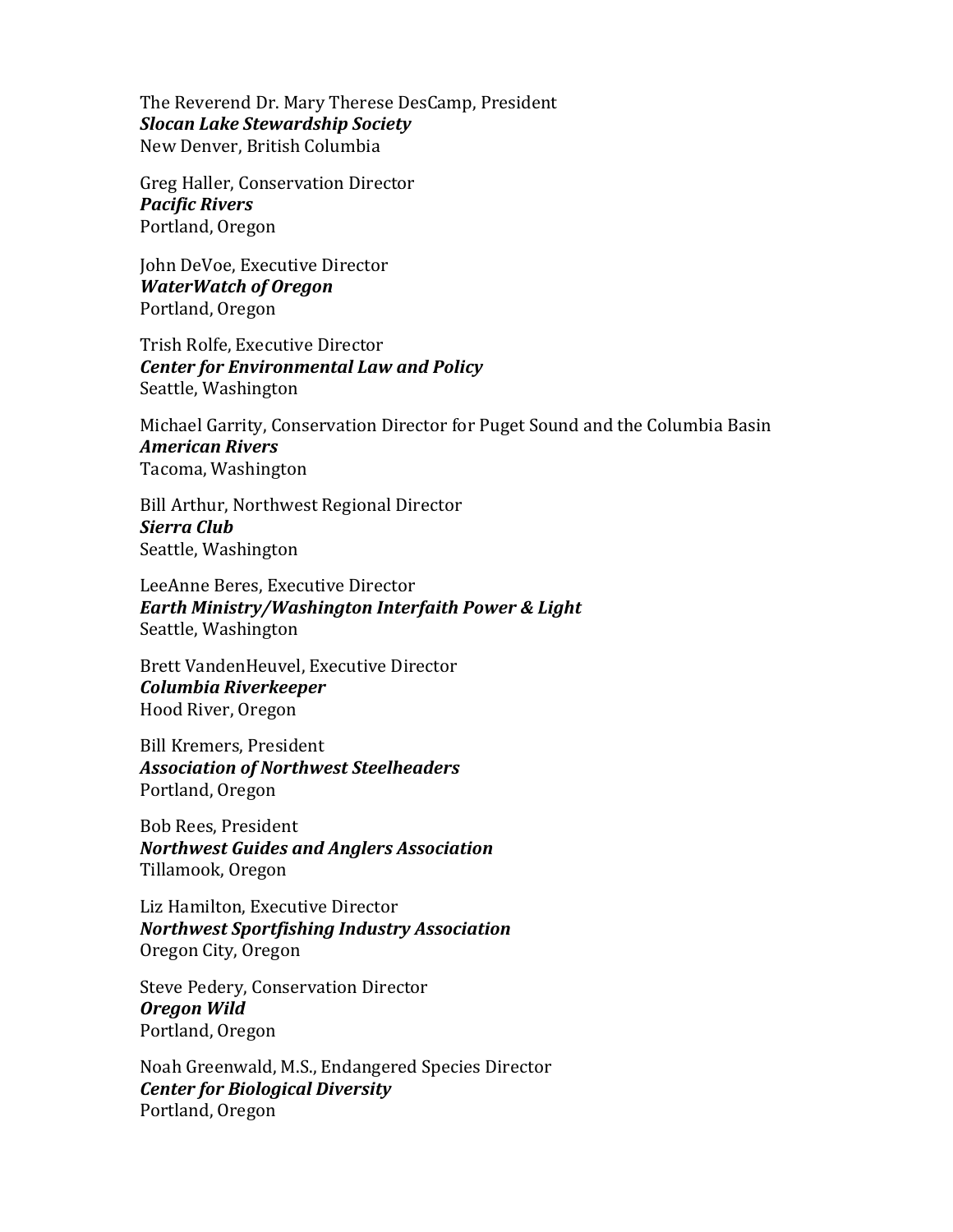Tom France, Regional Executive Director *National Wildlife Federation* Missoula, Montana

Glen Spain, Northwest Regional Director *Pacific Coast Federation of Fishermen's Associations* Eugene, Oregon

Tim Sloane, Executive Director *Institute for Fisheries Research* San Francisco, CA

Kevin Lewis, Conservation Director *Idaho Rivers United* Boise, Idaho

Leda Huta, Executive Director *Endangered Species Coalition* Washington, D.C.

Dr. Deborah Giles, Ph.D. **The Center for Whale Research** Friday Harbor, Washington

Andrea Matzke, Executive Director *Wild Washington Rivers* Seattle, Washington

Colleen Weiler, Rekos Orca Fellow *Whale and Dolphin Conservation* Corvallis, Oregon

Mike Peterson, Executive Director **The Lands Council** Spokane, Washington

Norman Turrill, President *League of Women Voters of Oregon* Portland, Oregon

Ann Murphy, President *League of Women Voters of Washington* Seattle, Washington

Judy Edwards, President League of Women Voters of Idaho Boise, Idaho